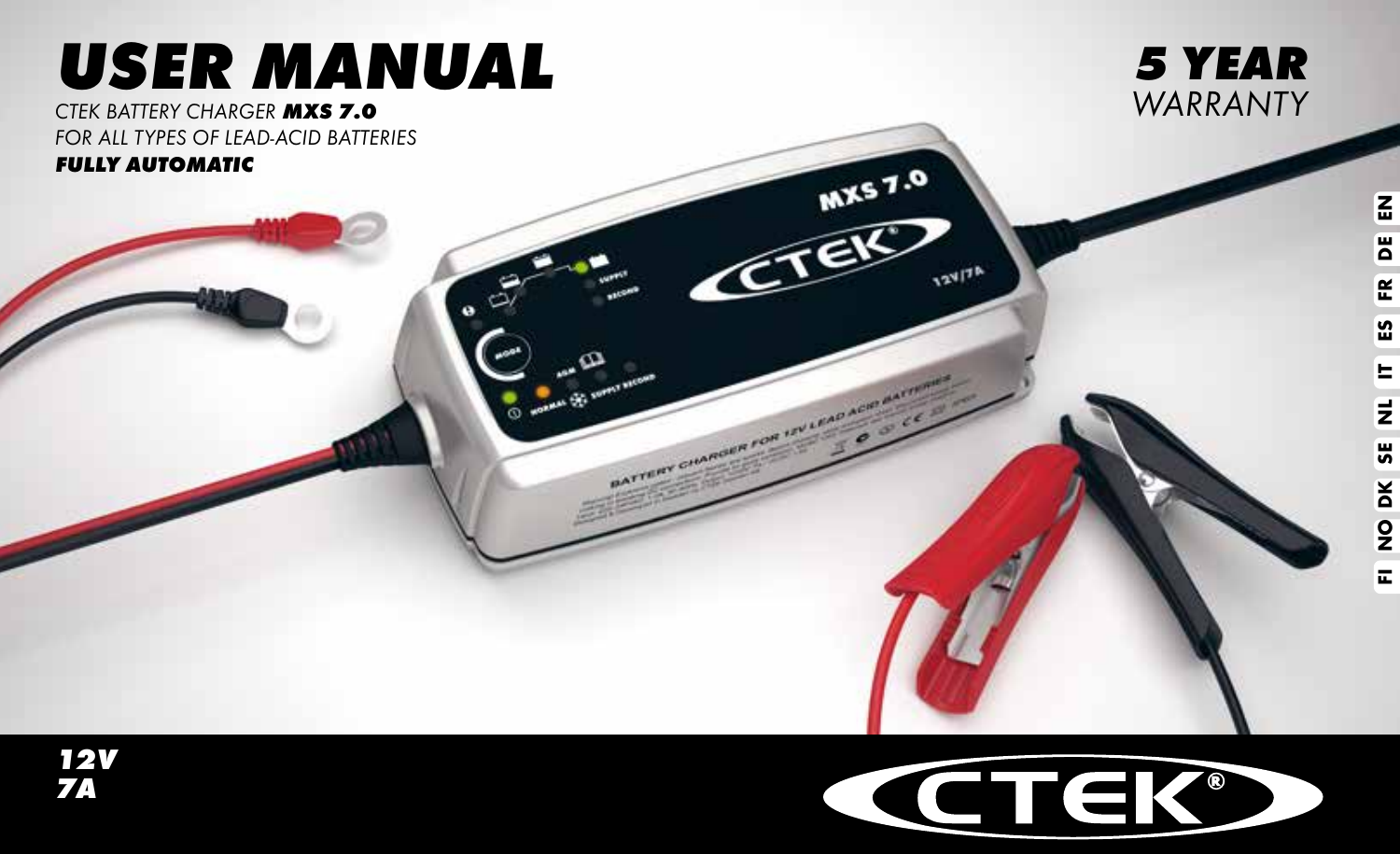## MANUAL

## CONGRATULATIONS

to the purchase of your new professional switch mode battery charger. This charger is included in a series of professional chargers from CTEK SWEDEN AB and represents the latest technology in battery charging.



\*Supply plugs may differ to suit your wall socket.

## **CHARGING**

- 1. Connect the charger to the battery.
- 2. Connect the charger to the wall socket. The power lamp will indicate that the mains cable is connected to the wall socket. The error lamp will indicate if the battery clamps are incorrectly connected. The reverse polarity protection will ensure that the battery or charger will not be damaged.
- 3. Press the MODE-button to select charging program.
- 4. Follow the indication lamps through the charging process. The battery is ready to start the engine when  $\sum$  is lit.<br>The battery is fully charged when  $\sum$  is lit.
- 5. Stop charging at any time by disconnecting the mains cable from the wall socket.

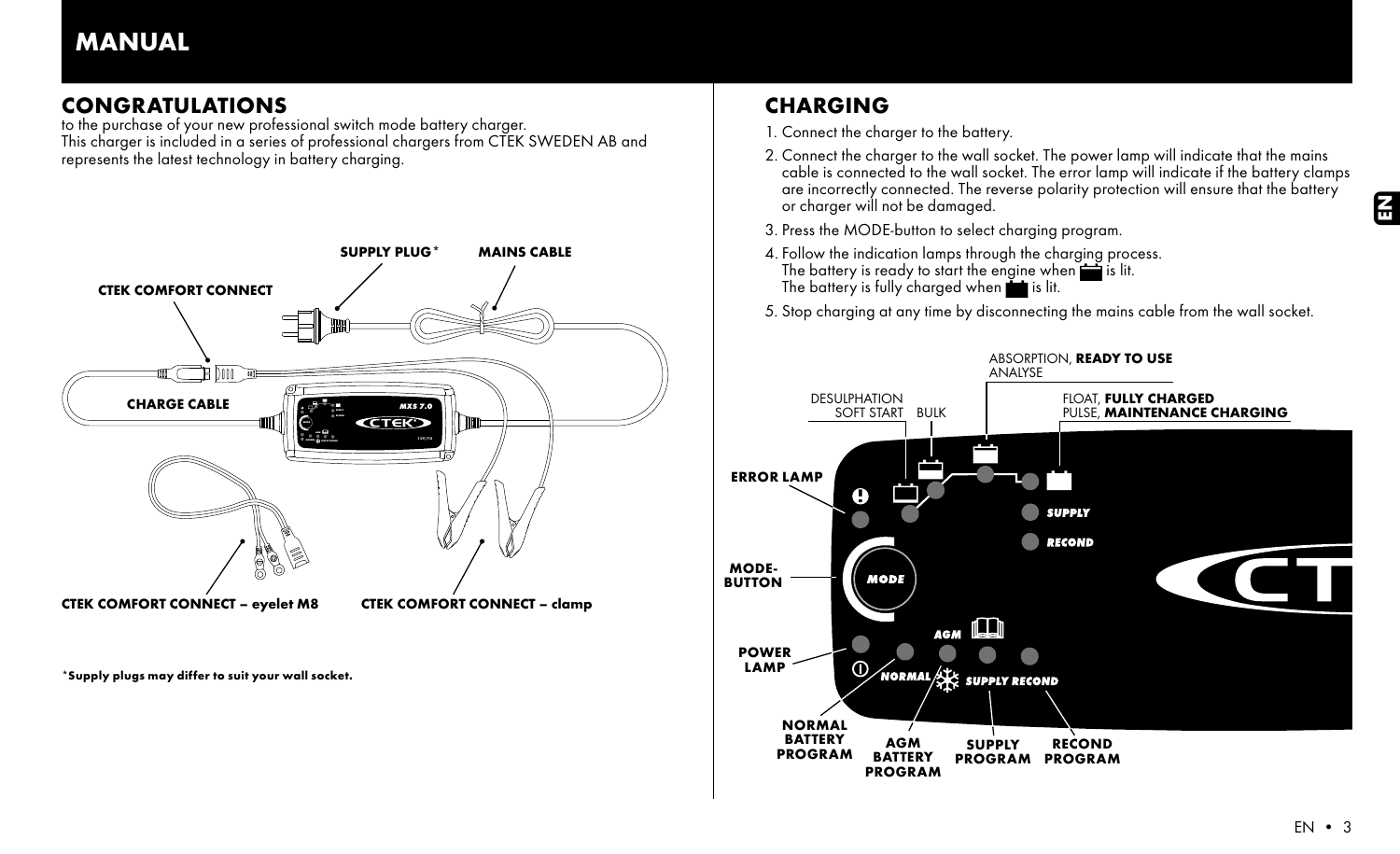## CHARGING PROGRAMS

Settings are made by pressing the MODE-button. After about two seconds the charger activates the selected program. The selected program will be restarted next time the charger is connected.

#### The table explains the different Charging Programs:

| Program       | <b>Battery</b><br>Size (Ah) | <b>Explanation</b>                                                                                                                                                                                                                                                                                                                                                                                                                                               | Temp range                                      |
|---------------|-----------------------------|------------------------------------------------------------------------------------------------------------------------------------------------------------------------------------------------------------------------------------------------------------------------------------------------------------------------------------------------------------------------------------------------------------------------------------------------------------------|-------------------------------------------------|
| <b>NORMAL</b> | 14-225Ah                    | Normal battery program<br>14.4V/7A. Use for WET batteries,<br>Ca/Ca, MF and for most GEL batteries                                                                                                                                                                                                                                                                                                                                                               | $+5^{\circ}$ C-+50 $^{\circ}$ C<br>(41°F-122°F) |
| AGM           | $14 - 225$ Ah               | <b>AGM battery program 14.7V/7A</b><br>Use for AGM batteries.                                                                                                                                                                                                                                                                                                                                                                                                    | -20°C-+50°C<br>$(-4°F-122°F)$                   |
| <b>RECOND</b> | $14 - 225$ Ah               | Recond program 15.8V/1.5A<br>Use to return energy to the empty<br>WET and Ca/Ca batteries. Recond<br>your battery once per year and after<br>deep dischare to maximise lifetime and<br>capacity. The Recond program adds the<br>Recond step to the normal battery<br>program. Frequent use of the Recond<br>program may cause water loss in the<br>batteries and reduce service life of<br>electronics. Contact your vehicle and<br>battery supplier for advice. | -20°C-+50°C<br>(-4°F-122°F)                     |
| <b>SUPPLY</b> | 14-225Ah                    | <b>Supply program 13.6V/7A</b><br>Use as 12V power supply or use for<br>float maintenance charging when 100%<br>capacity of the battery is required.<br>Supply program activates Float step<br>without time or voltage limitation.                                                                                                                                                                                                                               | $-20^\circ$ C $-+50^\circ$ C<br>$(-4°F-122°F)$  |



#### *WARNING! The spark protection on the battery charger is disabled during SUPPLY program.*



## ERROR LAMP

If the error lamp is lit, check the following:

1. Is the chargers positive lead connected to the batterys positive pole?

- 2. Is the charger connected to a 12V battery?
- 3. The clamps are short circuited?
- 4. Has charging been interrupted in  $\Box$  or  $\blacksquare$ ? Restart the charger by pressing the MODE-button. If charging is still being interrupted, the battery... *m...is seriosly sulphated and may need to be replaced. ...can not accept charge and may need to be replaced. ...can not keep charge and may need to be replaced.*

## READY TO USE

The table shows the estimated time for empty battery to 80% charge



| <b>BATTERY SIZE (Ah)</b> | <b>TIME TO 80% CHARGED</b> |
|--------------------------|----------------------------|
| 20Ah                     | 2 <sub>h</sub>             |
| 50Ah                     | 6h                         |
| 100Ah                    | 12h                        |
| 150Ah                    | 17h                        |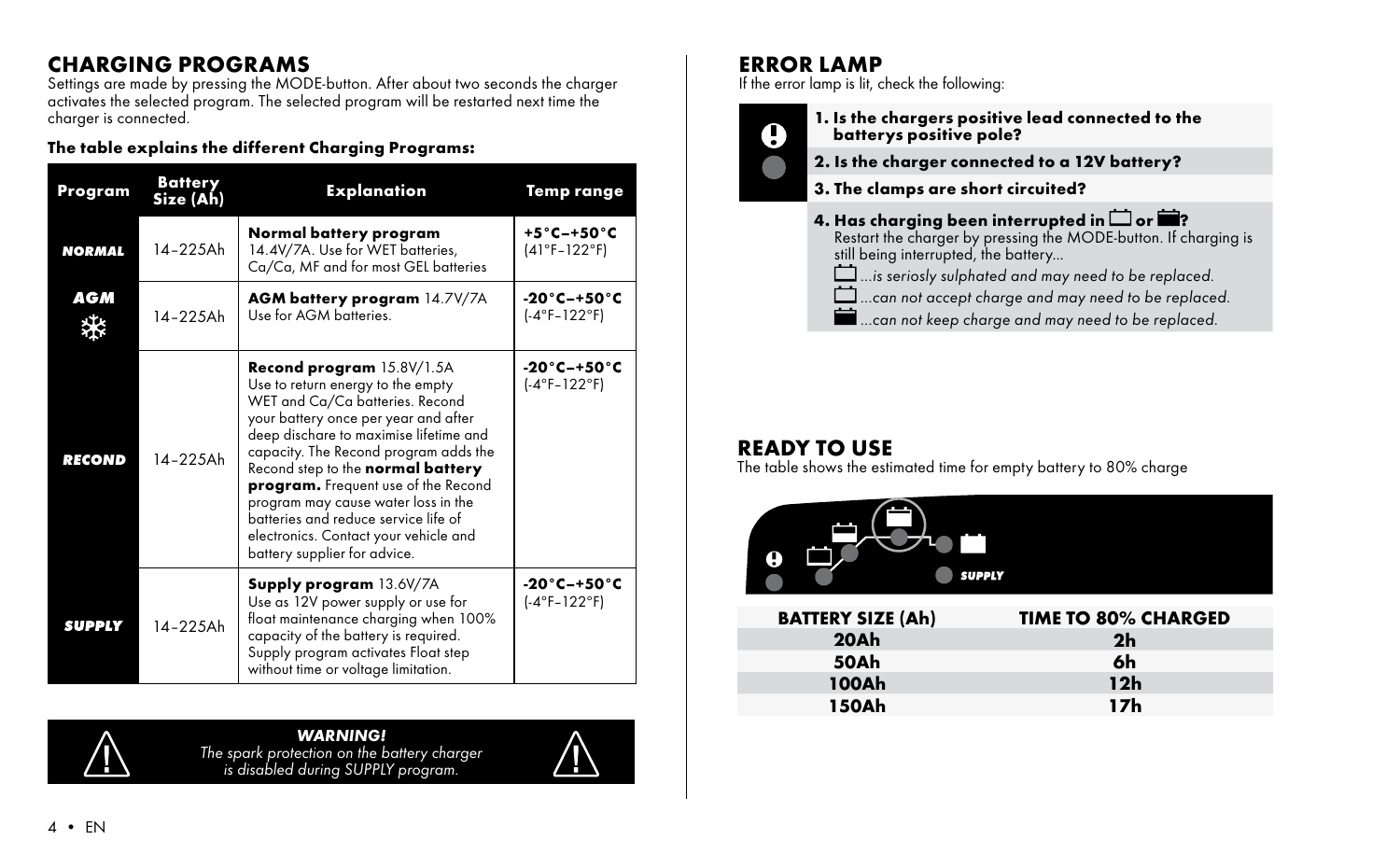## CHARGING PROGRAM

|                         | <b>DESULPHATION</b> | <b>SOFT START</b> | <b>BULK</b>                                        | <b>ABSORPTION</b>                 | <b>ANALYSE</b>                    | <b>RECOND</b>                                   | <b>FLOAT</b>                                          | <b>PULSE</b>                                                 |
|-------------------------|---------------------|-------------------|----------------------------------------------------|-----------------------------------|-----------------------------------|-------------------------------------------------|-------------------------------------------------------|--------------------------------------------------------------|
| <b>VOLTAGE (V)</b><br>℥ | . .                 | 2                 | $\bullet$                                          | $\bullet$                         | $\bigcirc$                        | 6                                               | $\mathbf{Z}$                                          | 8                                                            |
| CURRENT                 |                     |                   |                                                    |                                   |                                   |                                                 |                                                       |                                                              |
| <b>NORMAL</b>           | 14.4V               | 7A until 12.6V    | Increasing voltage<br>to 14.4V @ 25°C<br>7A        | 14.4V @ 25°C<br>Declining current | Checks if voltage<br>drops to 12V |                                                 | 13.6V<br>7A                                           | or voltage limited.<br>12.9V-14.4V<br>$7-2A$                 |
| <b>AGM</b>              | 14.7V               | 7A until 12.6V    | Increasing voltage<br>to 14.7V @ 25°C<br>7A        | 14.7V @ 25°C<br>Declining current | Checks if voltage<br>drops to 12V |                                                 | 13.6V<br>7A                                           | 12.9V-14.7V<br>$7 - 2A$                                      |
| <b>RECOND</b>           | 14.4V               | 7A until 12.6V    | Increasing voltage<br>to 14.4V @ 25°C<br><b>7A</b> | 14.4V @ 25°C<br>Declining current | Checks if voltage<br>drops to 12V | Max 15.8V<br>1.5A                               | 13.6V<br>7A                                           | is not time<br>12.9V-14.4V<br>$7-2A$                         |
| <b>SUPPLY</b>           |                     |                   |                                                    |                                   |                                   |                                                 | Max 13.6V<br><b>7A</b>                                |                                                              |
| Limit:                  | Max 8h              | Max 8h            | Max 20h                                            | Max 10h                           | 3 minutes                         | 30 min or 4h<br>depending on<br>battery voltage | 10 days<br>Charge cycle restarts<br>if voltage drops* | *Supply program<br>Charge cycle restarts<br>if voltage drops |

#### STEP 1 DESULPHATION

Detects sulphated batteries. Pulsing current and voltage, removes sulphate from the lead plates of the battery restoring the battery capacity.

#### STEP 2 SOFT START

Tests if the battery can accept charge. This step prevents that charging proceeds with a defect battery.

#### STEP 3 BULK

Charging with maximum current until approximately 80% battery capacity.

#### STEP 4 ABSORPTION

Charging with declining current to maximize up to 100% battery capacity.

#### STEP 5 ANALYSE

Tests if the battery can hold charge. Batteries that can not hold charge may need to be replaced.

#### STEP 6 RECOND

Choose the Recond program to add the Recond step to the charging process. During the Recond step voltage increases to create controlled gasing in the battery. Gasing mixes the battery acid and gives back energy to the battery.

### STEP 7 FLOAT

Maintaining the battery voltage at maximum level by providing a constant voltage charge.

### STEP 8 PULSE

Maintaining the battery at 95–100% capacity. The charger monitors the battery voltage and gives a pulse when necessary to keep the battery fully charged.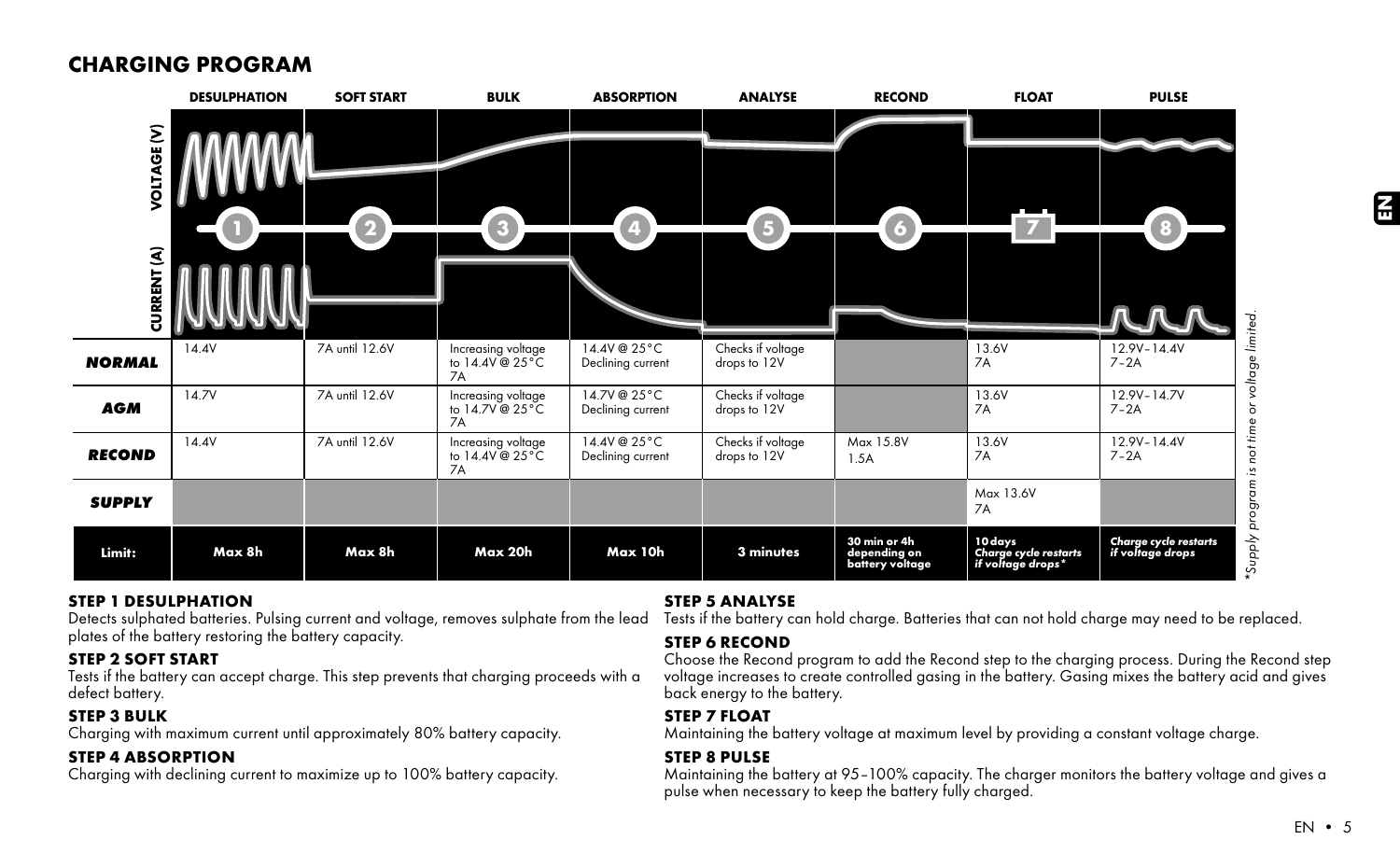## CONNECT AND DISCONNECT THE CHARGER TO A BATTERY



#### *INFO*

*If the battery clamps are incorrectly connected, the reverse polarity protection will ensure that the battery and charger are not damaged.*

#### *For batteries mounted inside a vehicle*

*1. Connect the red clamp to the battery's positive pole.*

*2. Connect the black clamp to the vehicle chassis remote from the fuel pipe and the battery.*

*3. Connect the charger to the wall socket* 

*4. Disconnect the charger from the wall socket before disconnecting the battery 5. Disconnect the black clamp before the red clamp.*

#### *Some vehicles may have positively earthed batteries.*

*1. Connect the black clamp to the battery's negative pole.*

*2. Connect the red clamp to the vehicle chassis remote from the fuel pipe and the battery.*

*3. Connect the charger to the wall socket* 

*4. Disconnect the charger from the wall socket before disconnecting the battery 5. Disconnect the red clamp before the black clamp.*



| Charger model                 | <b>MXS 70</b>                                                                                     |
|-------------------------------|---------------------------------------------------------------------------------------------------|
| Model number                  | 10.53                                                                                             |
| <b>Rated Voltage AC</b>       | 220-240VAC, 50-60Hz                                                                               |
| Charging voltage              | <b>NORMAL 14.4V, AGM <math>\frac{3K}{26}</math> 14.7V, RECOND 15.8V, SUPPLY 13.6V</b>             |
| Start voltage                 | 2.0V                                                                                              |
| <b>Charging current</b>       | $72A$ max                                                                                         |
| <b>Current, mains</b>         | 1.2A rms (at full charging current)                                                               |
| Back current drain*           | $<$ l $Ah/m$ onth                                                                                 |
| Ripple**                      | <4%                                                                                               |
| <b>Ambient</b><br>temperature | $-20^{\circ}$ C to $+50^{\circ}$ C, output power is reduced<br>automatically at high temperatures |
| Charger type                  | 8-step, fully automatic charging cycle                                                            |
| <b>Battery types</b>          | All types of 12V lead-acid batteries<br>(WET, MF, Ca/Ca, AGM, GEL)                                |
| <b>Battery capacity</b>       | 14-150Ah up to 225Ah for maintenance                                                              |
| <b>Dimensions</b>             | $191 \times 89 \times 48$ mm (L x W x H)                                                          |
| Insulation class              | <b>IP65</b>                                                                                       |
| Weight                        | 0.8kg                                                                                             |

\*) Back current drain is the current that drains the battery if the charger is not connected to the mains. CTEK chargers has a very low back current.

\*\*) The quality of the charging voltage and charging current is very important. A high<br>current ripple heats up the battery which has an aging effect on the positive electrode.<br>High voltage ripple could harm other equipment battery chargers produce very clean voltage and current with low ripple.

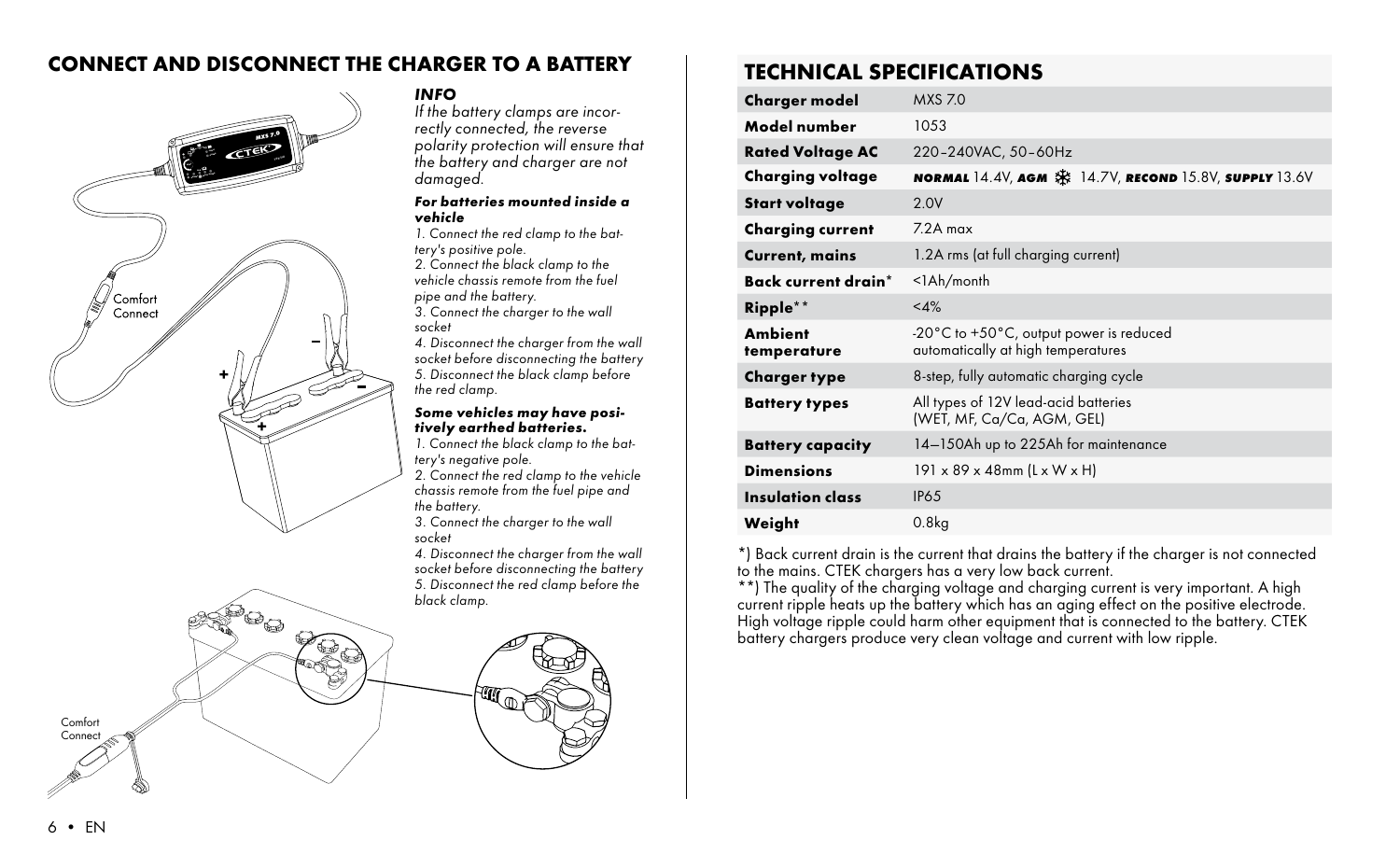## **SAFFTY**

- The charger is designed for charging 12V lead-acid batteries. Do not use the charger for any other purpose.
- Check the charger cables prior to use. Ensure that no cracks have occurred in the cables or in the bend protection. A charger with damaged cables must not be used. A damage cable must be replaced by a CTEK representative.
- Never charge a damaged battery.
- Never charge a frozen battery.
- Never place the charger on top of the battery when charging.
- Always provide for proper ventilation during charging.
- Avoid covering the charger.
- A battery being charged could emit explosive gasses. Prevent sparks close to the battery. When batteries are reaching the end of their lifecycle internal sparks may occur.
- All batteries fail sooner or later. A battery that fails during charaina is normally taken care of by the chargers advanced control, but some rare errors in the battery could still exist. Don't leave any battery during charging unattended for a longer period of time.
- Ensure that the cabling does not jam or comes into contact with hot surfaces or sharp edges.
- Battery acid is corrosive. Rinse immediately with water if acid comes into contact with skin or eyes, seek immediate medical advice.
- Always check that the charger has switched to **be** before leaving the charger unattended and connected for long periods. If the charger has not switched to within 45 hours, this is an indication of an error. Manually disconnect the charger.
- Batteries consume water during use and charging. For batteries where water can be added, the water level should be checked regularly. If the water level is low add distilled water.
- This appliance is not designed for use by young children or people who cannot read or understand the manual unless they are under the supervision of a responsible person to ensure that they can use the battery charger safely. Store and use the battery charger out of the reach of children, and ensure that children cannot play with the charger.
- Connection to the mains supply must be in accordance with the national regulations for electrical installations.

## LIMITED WARRANTY

CTEK SWEDEN AB, issues this limited warranty to the original purchaser of this product. This limited warranty is not transferable. The warranty applies to manufacturing faults and material defects for 5 years from the date of purchase. The customer must return the product together with the receipt of purchase to the point of purchase. This warranty is void if the battery charger has been opened, handled carelessly or repaired by anyone other than CTEK SWEDEN AB or its authorised representatives. One of the screw holes in the bottom of the charger is sealed. Removing or damaging the seal will void the warranty. CTEK SWEDEN AB makes no warranty other than this limited warranty and is not liable for any costs other than those mentioned above, i.e. no consequential damages. Moreover, CTEK SWEDEN AB is not obligated to any warranty other than this warranty.

**SUPPORT**<br>CTEK offers a professional customer support: www.ctek.com. For latest revised user manual see www.ctek.com. By e-mail:  $inf_{\Theta}$ @ctek.se, by telephone: +46(0) 225 351 80, by fax +46(0) 225 351 95. By mail: CTEK SWEDEN AB, Rostugnsvägen 3, SE-776 70 VIKMANSHYTTAN, SWEDEN.

VIKMANSHYTTAN, SWEDEN 2011-09-01

 $16+16=5$ 

Bengt Hagander, President CTEK SWEDEN AB